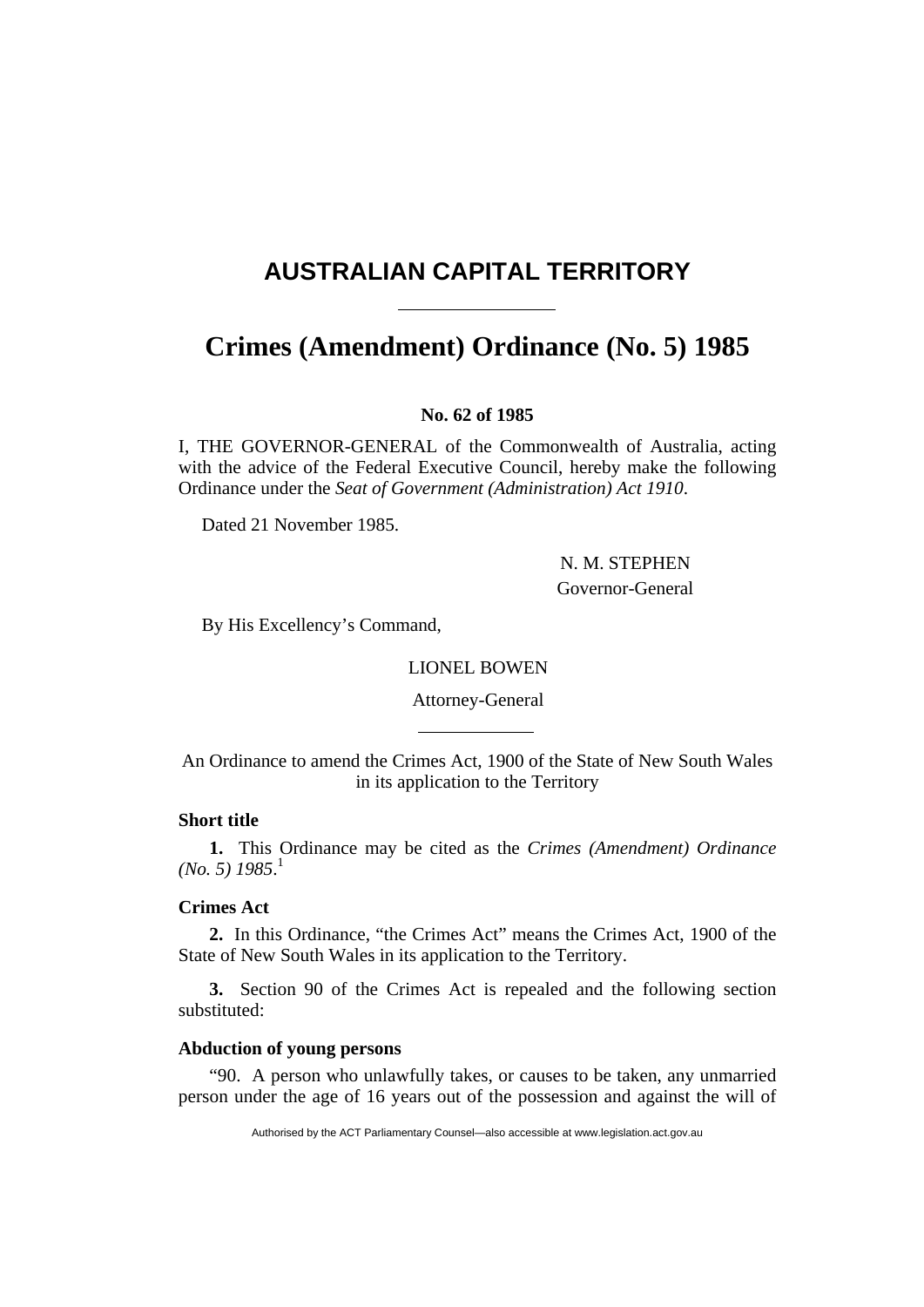any other person having lawful charge of the second-mentioned person is guilty of an offence punishable, on conviction, by imprisonment for 5 years.".

**4.** After Part III of the Crimes Act the following Part is inserted:

## **"PART IIIA**

#### **SEXUAL OFFENCES**

#### **Interpretation**

"92. In this Part, 'sexual intercourse' means—

- (a) the penetration, to any extent, of the vagina or anus of a person by any part of the body of another person, except where that penetration is carried out for a proper medical purpose or is otherwise authorized by law;
- (b) the penetration, to any extent, of the vagina or anus of a person by an object, being penetration carried out by another person, except where that penetration is carried out for a proper medical purpose or is otherwise authorized by law;
- (c) the introduction of any part of the penis of a person into the mouth of another person;
- (d) cunnilingus; or
- (e) the continuation of sexual intercourse as defined in paragraph (a), (b), (c) or (d).

#### **Sexual assault in the first degree**

"92A. (1) A person who inflicts grievous bodily harm upon another person with intent to engage in sexual intercourse with that other person, or with a third person who is present or nearby, is guilty of an offence punishable, on conviction, by imprisonment for 17 years.

"(2) A person who, acting in company with any other person, inflicts, or assists in inflicting, grievous bodily harm upon a third person with the intent that the first-mentioned person, or any person with whom he or she is in company, should engage in sexual intercourse with that third person, or with any other person who is present or nearby, is guilty of an offence punishable, on conviction, by imprisonment for 20 years.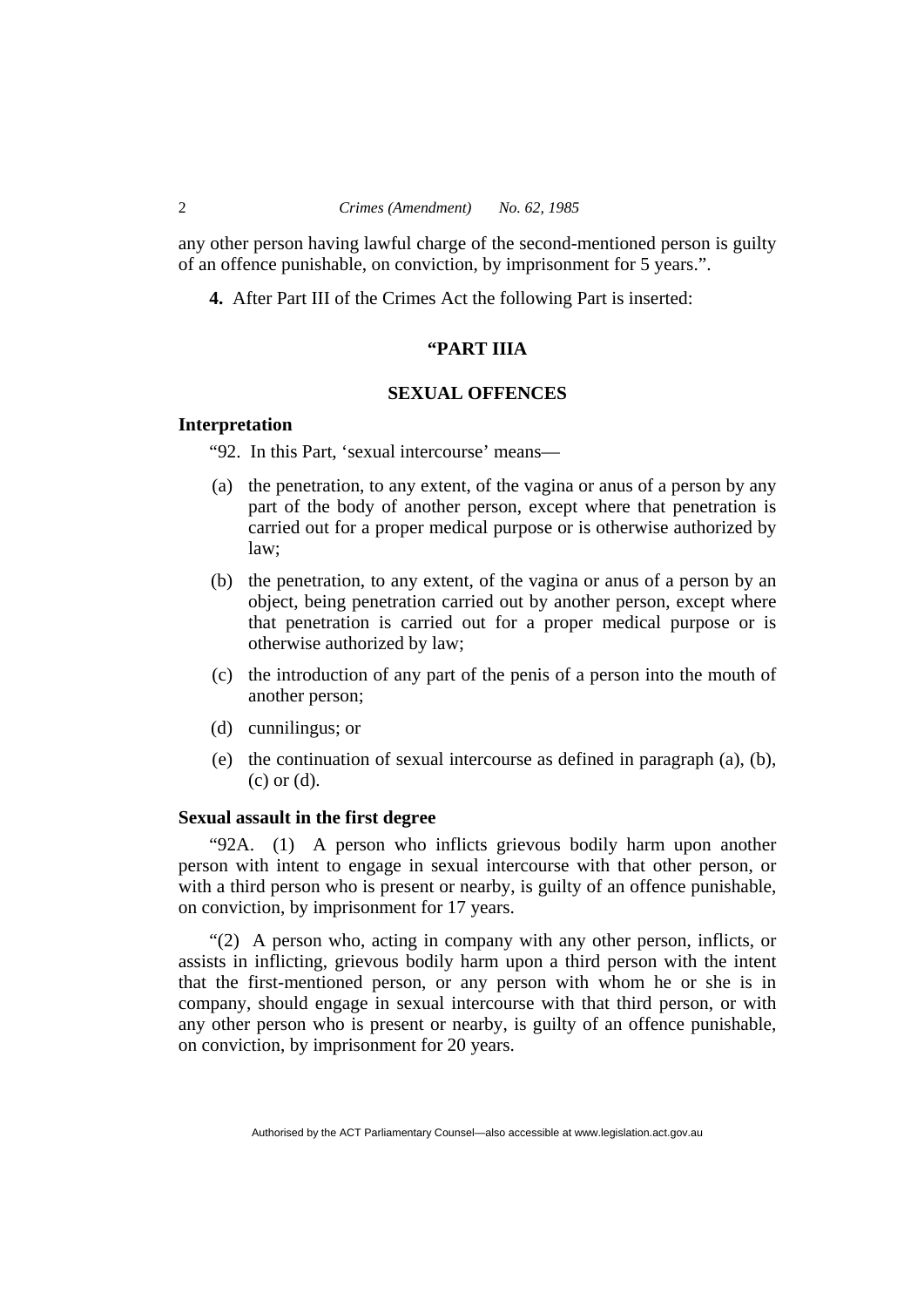#### **Sexual assault in the second degree**

"92B. (1) A person who inflicts actual bodily harm upon another person with intent to engage in sexual intercourse with that other person, or with a third person who is present or nearby, is guilty of an offence punishable, on conviction, by imprisonment for 14 years.

"(2) A person who, acting in company with any other person, inflicts, or assists in inflicting, actual bodily harm upon a third person with the intent that the first-mentioned person, or any person with whom he or she is in company, should engage in sexual intercourse with that third person, or with any other person who is present or nearby, is guilty of an offence punishable, on conviction, by imprisonment for 17 years.

## **Sexual assault in the third degree**

"92C. (1) A person who unlawfully assaults, or threatens to inflict grievous or actual bodily harm upon, another person with intent to engage in sexual intercourse with that other person, or with a third person who is present or nearby, is guilty of an offence punishable, on conviction, by imprisonment for 12 years.

"(2) A person who, acting in company with any other person, unlawfully assaults, or threatens to inflict grievous or actual bodily harm upon, a third person with the intent that the first-mentioned person, or any person with whom he or she is in company, should engage in sexual intercourse with that third person, or with any other person who is present or nearby, is guilty of an offence punishable, on conviction, by imprisonment for 14 years.

## **Sexual intercourse without consent**

"92D. (1) A person who engages in sexual intercourse with another person without the consent of that other person and who knows that that other person does not consent, or who is reckless as to whether that other person consents, to the sexual intercourse is guilty of an offence punishable, on conviction, by imprisonment for 12 years.

"(2) A person who, acting in company with any other person, engages in sexual intercourse with another person without the consent of that other person and who knows that that other person does not consent, or who is reckless as to whether that other person consents, to the sexual intercourse is guilty of an offence punishable, on conviction, by imprisonment for 14 years.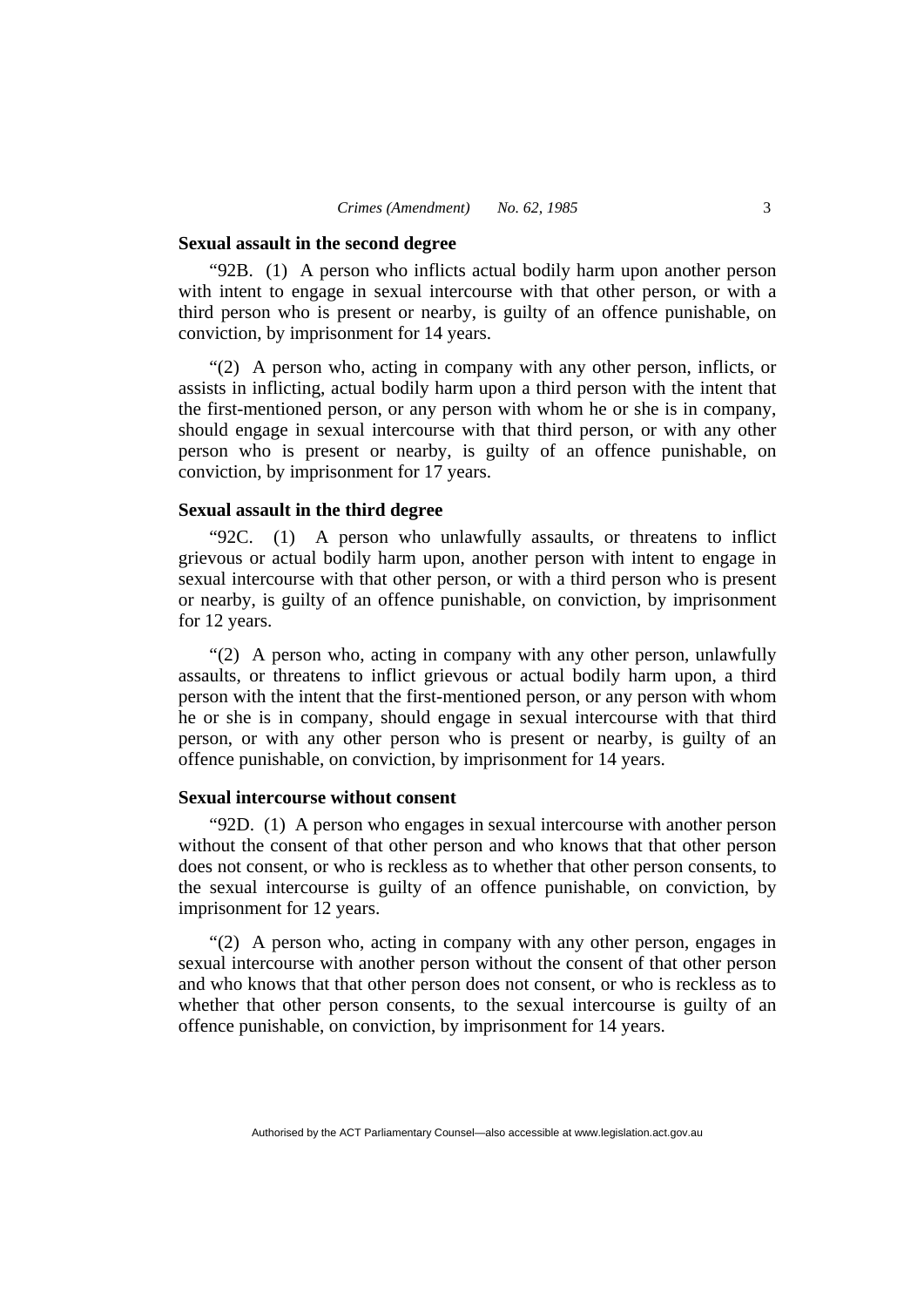#### **Sexual intercourse with young person**

"92E. (1) A person who engages in sexual intercourse with another person who is under the age of 10 years is guilty of an offence punishable, on conviction, by imprisonment for 17 years.

"(2) A person who engages in sexual intercourse with another person who is of or above the age of 10 years but under the age of 16 years is guilty of an offence punishable, on conviction, by imprisonment for 14 years.

"(3) It is a defence to a prosecution for an offence under sub-section (2) if the defendant establishes that—

- (a) he or she believed on reasonable grounds that the person upon whom the offence is alleged to have been committed was of or above the age of 16 years; or
- (b) at the time of the alleged offence, the defendant was not more than 2 years older than the person upon whom the offence is alleged to have been committed,

and that that person consented to the sexual intercourse.

## **Act of indecency in the first degree**

"92F. A person who inflicts grievous bodily harm upon another person with intent to commit an act of indecency upon, or in the presence of, that other person, or a third person who is present or nearby, is guilty of an offence punishable, on conviction, by imprisonment for 15 years.

#### **Act of indecency in the second degree**

"92G. A person who inflicts actual bodily harm upon another person with intent to commit an act of indecency upon, or in the presence of, that other person, or a third person who is present or nearby, is guilty of an offence punishable, on conviction, by imprisonment for 12 years.

## **Act of indecency in the third degree**

"92H. A person who unlawfully assaults, or threatens to inflict grievous or actual bodily harm upon, another person with intent to commit an act of indecency upon, or in the presence of, that other person, or a third person who is present or nearby, is guilty of an offence punishable, on conviction, by imprisonment for 10 years.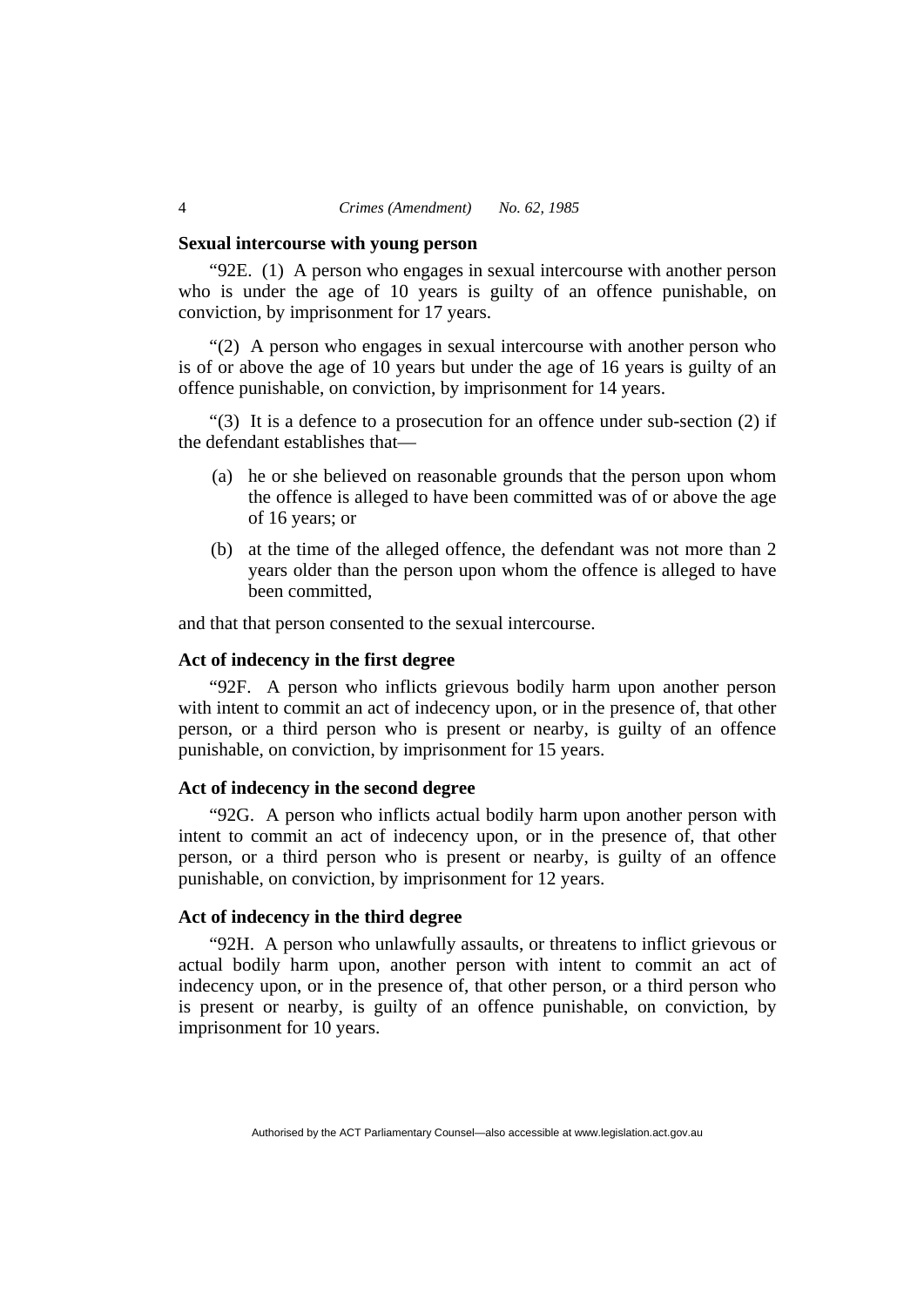#### **Act of indecency with consent**

"92J. (1) A person who commits an act of indecency upon, or in the presence of, another person without the consent of that person and who knows that that other person does not consent, or who is reckless as to whether that other person consents, to the committing of the act of indecency is guilty of an offence punishable, on conviction, by imprisonment for 5 years.

"(2) A person who, acting in company with any other person, commits an act of indecency upon, or in the presence of, another person without the consent of that other person and who knows that that other person does not consent, or who is reckless as to whether that other person consent, to the committing of the act of indecency is guilty of an offence punishable, on conviction, by imprisonment for 7 years.

#### **Act of indecency with young persons**

"92K. (1) A person who commits an act of indecency upon, or in the presence of, another person who is under the age of 10 years is guilty of an offence punishable, on conviction, by imprisonment for 12 years.

"(2) A person who commits an act of indecency upon, or in the presence of, another person who is of or above the age of 10 years but under the age of 16 years is guilty of an offence punishable, on conviction, by imprisonment for 10 years.

"(3) It is a defence to a prosecution for an offence under sub-section (2) if the defendant establishes that—

- (a) he or she believed on reasonable grounds that the person upon whom the offence is alleged to have been committed was of or above the age of 16 years; or
- (b) at the time of the alleged offence, the defendant was not more than 2 years older than the person upon whom the offence is alleged to have been committed,

and that that person consented to the committing of the act of indecency.

#### **Incest and similar offences**

"92L. (1) A person who engages in sexual intercourse with another person, being a person who is under the age of 10 years and who is, to the knowledge of the first-mentioned person, his or her lineal descendant, sister, half-sister, brother, half-brother or step-child, is guilty of an offence punishable, on conviction, by imprisonment for 20 years.

Authorised by the ACT Parliamentary Counsel—also accessible at www.legislation.act.gov.au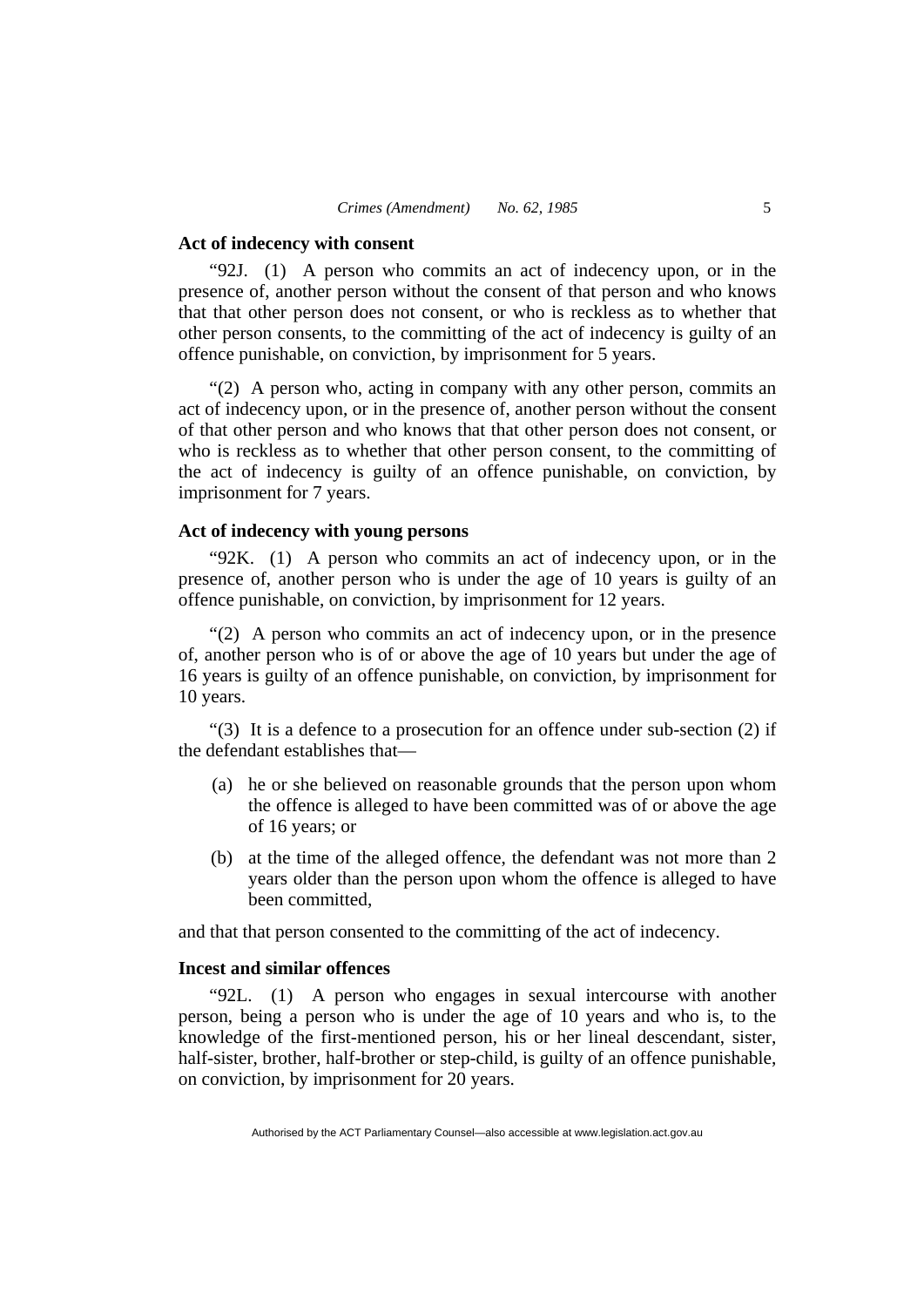"(2) A person who engages in sexual intercourse with another person, being a person who is of or above the age of 10 years but under the age of 16 years and who is, to the knowledge of the first-mentioned person, his or her lineal descendant, sister, half-sister, brother, half-brother or step-child, is guilty of an offence punishable, on conviction, by imprisonment for 15 years.

"(3) A person who engages in sexual intercourse with another person, being a person who is of or above the age of 16 years and who is, to the knowledge of the first-mentioned person, his or her lineal ancestor, lineal descendant, sister, half-sister, brother or half-brother, is guilty of an offence punishable, on conviction, by imprisonment for 10 years.

"(4) A prosecution for an offence under this section shall not be commenced except with the written consent of the Director of Public Prosecutions or a person authorized in writing by the Director of Public Prosecutions to give such consents.

"(5) A person shall not be convicted of an offence under sub-section (2) or (3) if there is evidence that he or she engaged in the act alleged to constitute the offence under the coercion of the person with whom the offence is alleged to have been committed unless that evidence is rebutted by the Crown.

"(6) A person charged with an offence under this section shall, unless there is evidence to the contrary, be presumed to have known at the time of the alleged offence that he or she and the person with whom the offence is alleged to have been committed were related in the manner charged.

"(7) In this section, 'step-child', in relation to a person, means a person in relation to whom the first-mentioned person stands *in loco parentis*.

## **Abduction**

"92M. A person who abducts another person by force or by any other means or who unlawfully detains another person with the intent that the other person should engage in sexual intercourse with the first-mentioned person or with a third person (whether within the Territory or otherwise) is guilty of an offence punishable, on conviction, by imprisonment for 10 years.

## **Employment of young person for prostitution**

"92N. A person who employs, or permits to be employed, a person who is under the age of 16 years for the purposes of prostitution is guilty of an offence punishable, on conviction, by imprisonment for 10 years.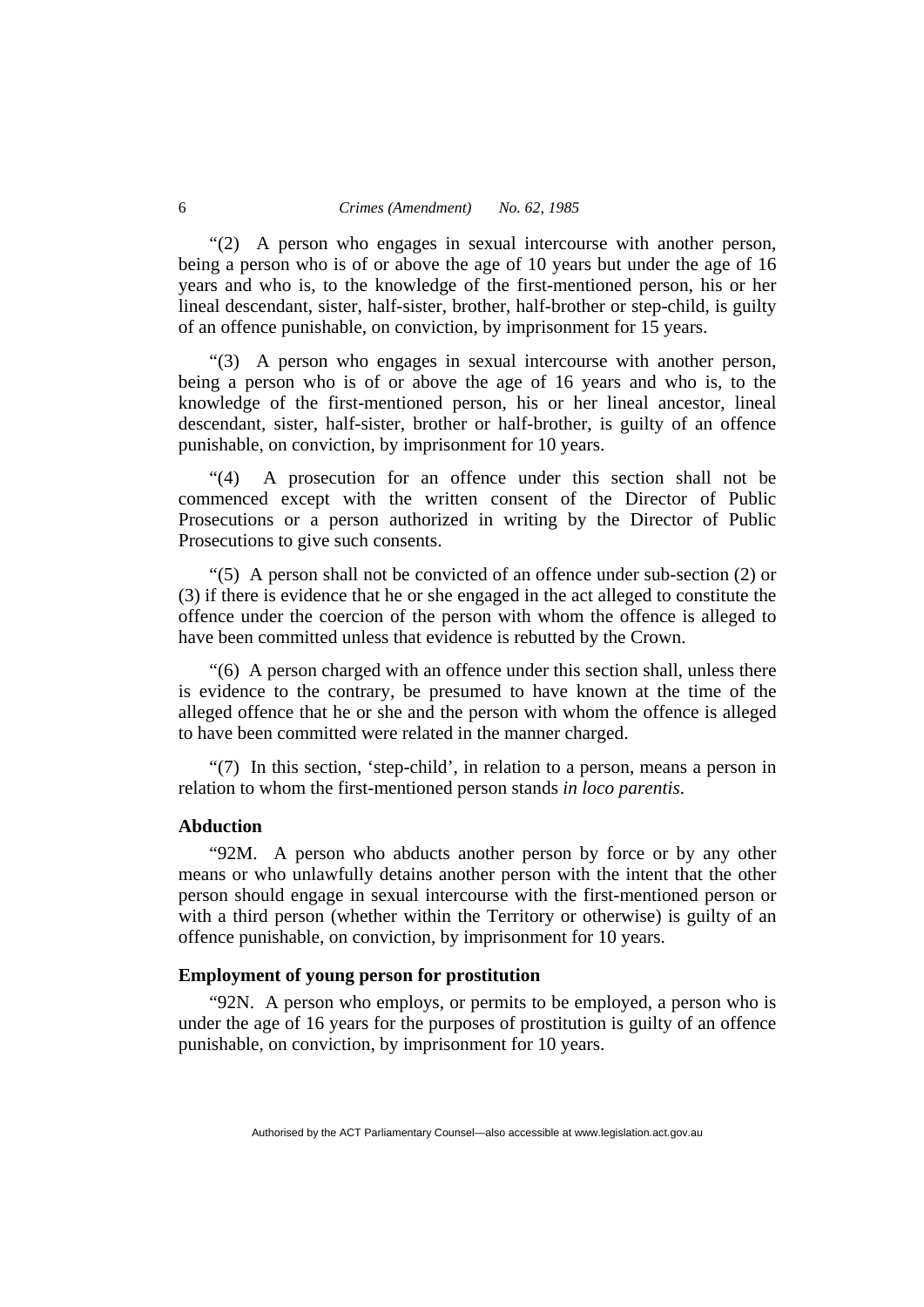#### **Consent**

"92P. (1) For the purposes of section 92D, paragraph 92E (3) (b), section 92J and paragraph 92K (3) (b) and without limiting the grounds upon which it may be established that consent is negated, the consent of a person to sexual intercourse with another person, or to the committing of an act of indecency by or with another person, is negated if that consent is caused—

- (a) by the infliction of violence or force on the person, or on a third person who is present or nearby;
- (b) by a threat to inflict violence or force on the person, or on a third person who is present or nearby;
- (c) by a threat to inflict violence or force on, or to use extortion against, the person or another person;
- (d) by a threat to publicly humiliate or disgrace, or to physically or mentally harass, the person or another person;
- (e) by the effect of intoxicating liquor, a drug or an anaesthetic;
- (f) by a mistaken belief as to the identity of that other person;
- (g) by a fraudulent misrepresentation of any fact made by the other person, or by a third person to the knowledge of the other person;
- (h) by the abuse by the other person of his position of authority over, or professional or other trust in relation to, the person;
- (i) by the person's physical helplessness or mental incapacity to understand the nature of the act in relation to which the consent is given; or
- (j) by the unlawful detention of the person.

"(2) A person who does not offer actual physical resistance to sexual intercourse shall not, by reason only of that fact, be regarded as consenting to the sexual intercourse.

"(3) Where it is established that a person who knows the consent of another person to sexual intercourse or the committing of an act of indecency has been caused by any of the means set out in paragraphs (1) (a) to (j) (inclusive), the person shall be deemed to know that the other person does not consent to the sexual intercourse or the act of indecency, as the case may be.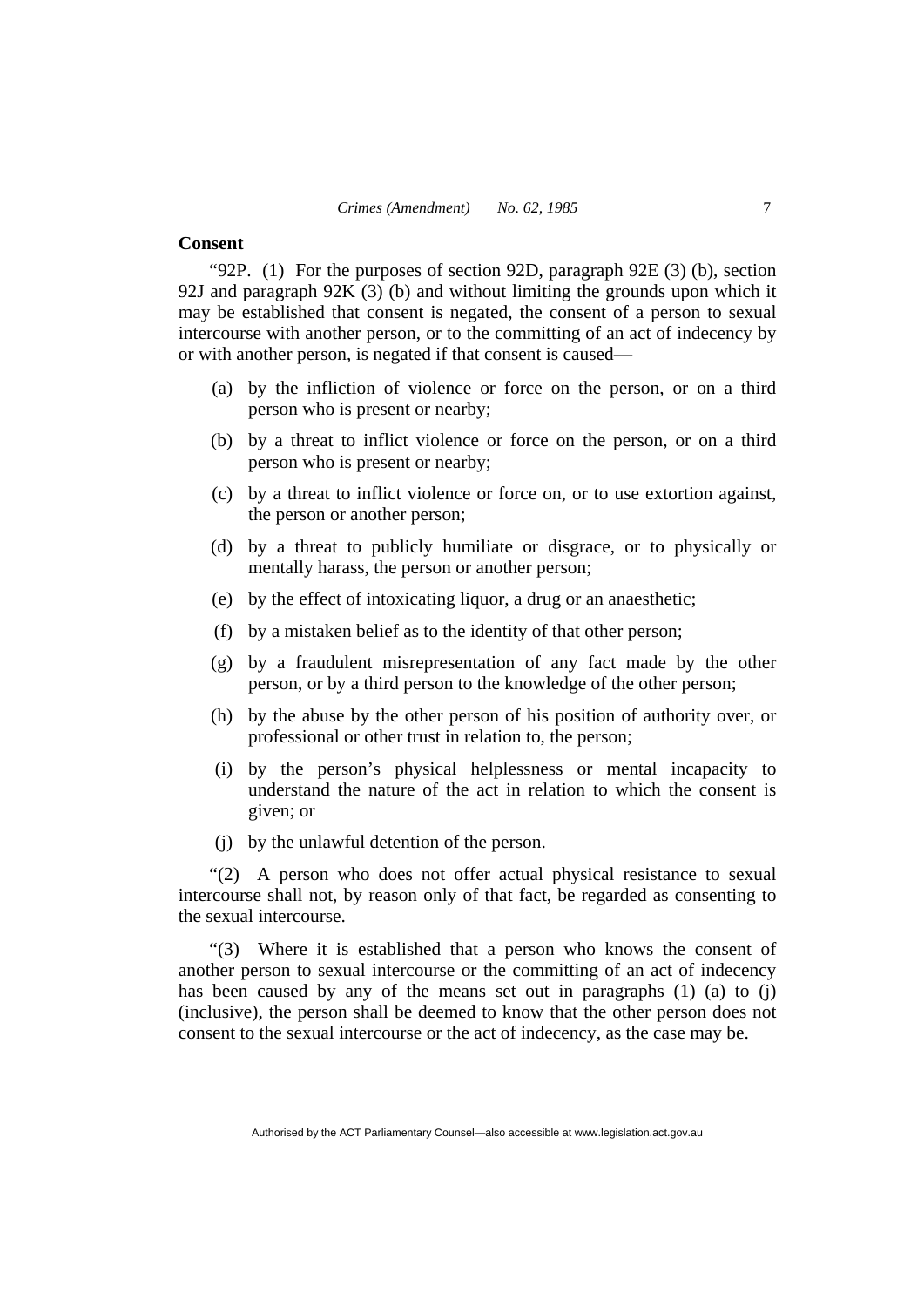#### 8 *Crimes (Amendment) No. 62, 1985*

## **Sexual intercourse—persons not to be presumed incapable by reason of age**

"92Q. (1) For the purposes of this Part, a person shall not, by reason only of his or her age, be presumed to be incapable of engaging in sexual intercourse with another person.

"(2) Sub-section (1) shall not be construed so as to affect the operation of any law relating to the age at which a child can be found guilty of an offence.

#### **Marriage no bar to conviction**

"92R. The fact that a person is married to a person upon whom an offence under section 92D is alleged to have been committed shall be no bar to the conviction of the first-mentioned person for the offence.

#### **Alternative verdict**

"92S. (1) Where, on the trial of a person for an offence under sub-section 92A (1) or (2) or section 92F, the jury is satisfied that the accused inflicted actual bodily harm with the intent charged but is not satisfied that the harm was grievous bodily harm, it may find the accused not guilty of the offence charged but guilty of an offence under sub-section 92B (1) or (2) or section 92G, as the case requires.

"(2) Where, on the trial of a person for an offence under sub-section 92A (2), 92B (2), 92C (2), 92D (2) or 92J (2), the jury is not satisfied that the accused is guilty of that offence but is satisfied that the accused is guilty of an offence under section 92A (1), 92B (1), 92C (1), 92D (1) or 92J (1), it may find the accused not guilty of the offence charged but guilty of an offence under sub-section 92A (1), 92B (1), 92C (1), 92D (1) or 92J (1), as the case requires.

"(3) Where, on the trial of a person for an offence under sub-section 92A (1) or (2) or section 92F, the jury is satisfied that the accused inflicted grievous bodily harm but is not satisfied that he or she did so with the intent charged, it may find the accused not guilty of the offence charged but guilty of an offence under section 35.

"(4) Where, on the trial of a person for an offence under sub-section 92B (1) or (2) or section 92G, the jury is satisfied that the accused inflicted actual bodily harm but is not satisfied that he or she did so with the intent charged, it may find the accused not guilty of the offence charged but guilty of an offence under section 59.

Authorised by the ACT Parliamentary Counsel—also accessible at www.legislation.act.gov.au